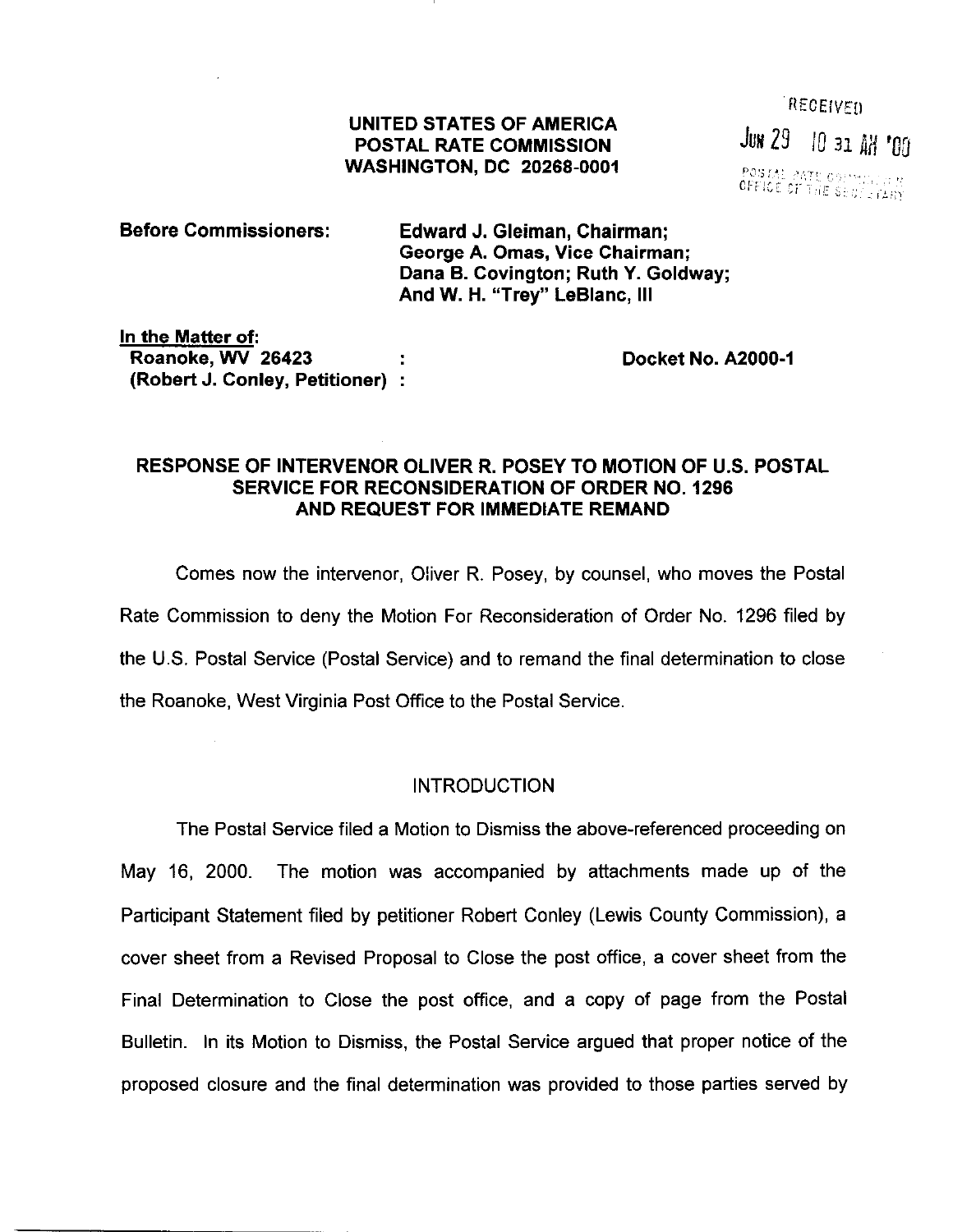the Roanoke, West Virginia Post Office, so the appeal filed by the petitioner was untimely. On June 16, 2000, the Postal Rate Commission (Commission) denied the motion based on a proper application of the relevant law and upon its review of the "evidence" submitted by the Postal Service in support of the motion.' On the same day that the Commission denied the Motion to Dismiss, the Postal Service filed a Statement of Explanation by United States Postal Service Regarding Filing of Administrative Record. In that statement, the Postal Service set forth its reasons for ignoring the order of the Commission to file a copy of the administrative record by May 25, 2000. The Postal Service again argued that it had provided proper notice so the appeal was untimely. In the statement, the Postal Service represented that, "The Postal Service contends that the posting of the notices on the bulletin board located in the lobby of the Walkersville/Crawford Post Office did constitute proper notice.<sup>"2</sup> The Postal Service attached additional documentation regarding the proposed closure and the final determination.3 Nothing in the attachments supports the representations of the Postal Service. On June 23, 2000, the Postal Service filed a Motion for Reconsideration of Order No. 1296. Once again, the Postal Service argued that the Commission had no jurisdiction to hear the appeal because proper notice of the proposed closure and the final determination was given and the appeal was therefore filed untimely. However, proper notice was not provided. In the absence of proper notice, the appeal was timely filed and the Commission has jurisdiction to consider the appeal

<sup>&#</sup>x27; Commission Order No. 1296, Docket No. A2000-1, Roanoke, West Virginia 25423 (June 16,200O).

<sup>&</sup>lt;sup>2</sup> Statement of Explanation by United States Postal Service Regarding Filing of Administrative Record, Docket No. A2000-I, Roanoke, West Virginia 25423 (June 16,2000), page Il.

<sup>&</sup>lt;sup>3</sup> Attached to Statement of Explanation by United States Postal Service Regarding Filing of Administrative Record, Docket No. A2000-1, Roanoke, West Virginia 25423 (June 16,2000), was a seven page Revised Proposal to Close the Suspended Roanoke, WV Post Office, labeled Exhibit 1, and an eight page Final Determination to Close the Suspend Roanoke, WV Post Office, labeled as Exhibit 2.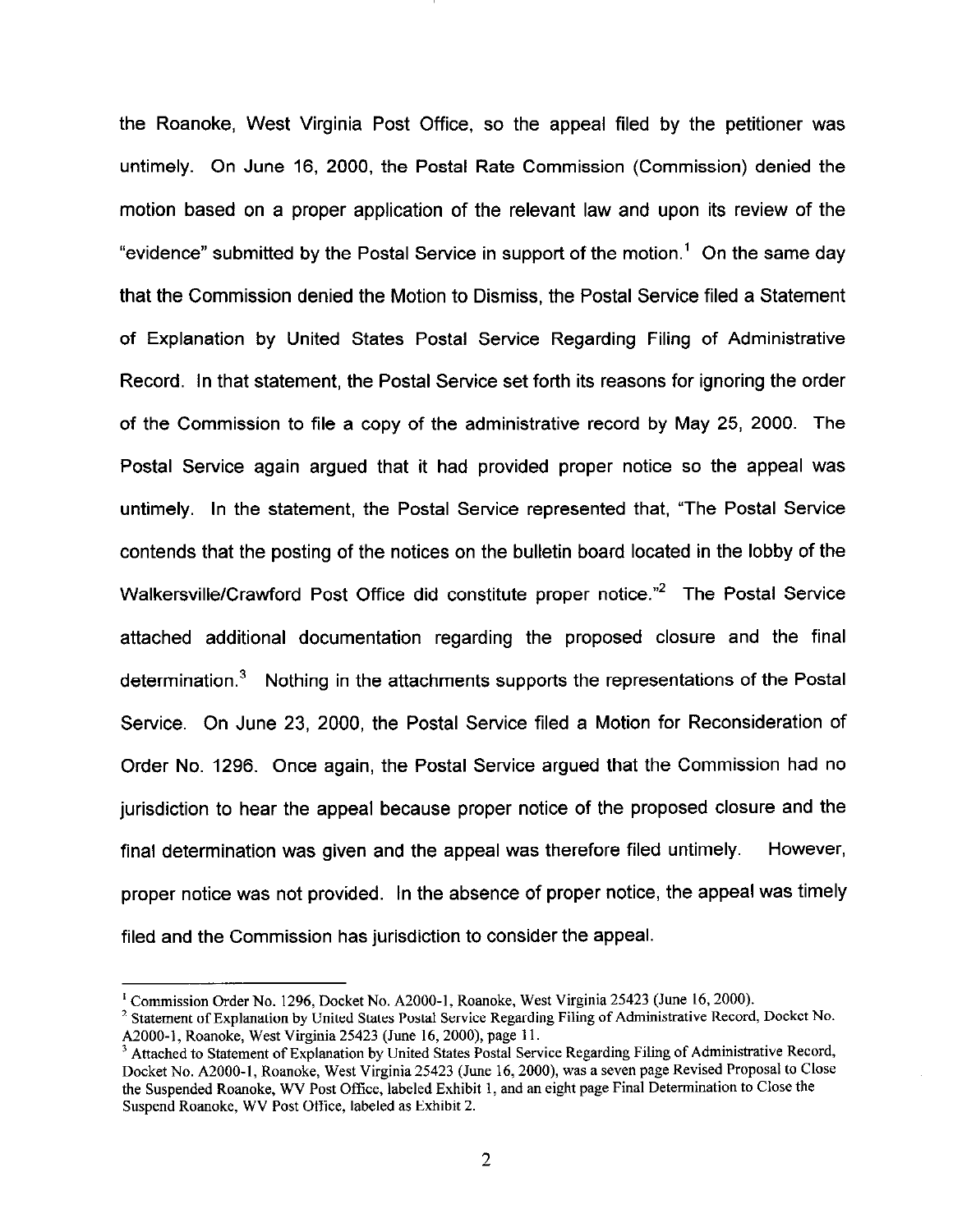#### ARGUMENT

The core of the argument of the Postal Service is that the Commission has no jurisdiction to hear the appeal because the appeal was filed too late. In support of its position, the Postal Service cites case after case stating that an appeal must be timely filed. However, the Postal Service spends little time addressing the real issue  $-$  that is, whether or not proper notice was given to start the running of the time limit in which to file an appeal. The limited record that accompanied the various pleadings and motions filed by the Postal Service shows that it failed to provide proper notice under the regulations.

The time limit in which to file an appeal of a final determination of the Postal Service ends thirty (30) days after the final determination is made available to the people served by the post office.<sup>4</sup> The regulations explain what is necessary to provide the required notice in a typical case. Generally, notice of the final determination must be posted prominently in the affected post office.<sup>5</sup> The Postal Service contends that the Walkersville/Crawford Post Office was the "affected" post office.<sup>6</sup> This is clearly wrong. The WalkersvillelCrawford Post Office was not the affected post office in this closure, it was only the post office providing alternative service for the suspended Roanoke Post Office. Moreover, the Walkersville/Crawford Post Office was not closed by the final determination, so it was not the affected post office.

Despite representations to the contrary, the subsequent actions of Postal Service suggest it agrees that the WalkersvillelCrawford Post Office is not the affected post

<sup>&</sup>lt;sup>4</sup> 39 U.S.C. § 404(b)

 $^5$  39 C.F.R. § 241.3(g)(1)(i

<sup>6</sup> United States Postal Service Motion for Reconsideration of Order No. 1296, Docket No. A2000-1, Romoke, West Virginia 25423 (June 23,200O)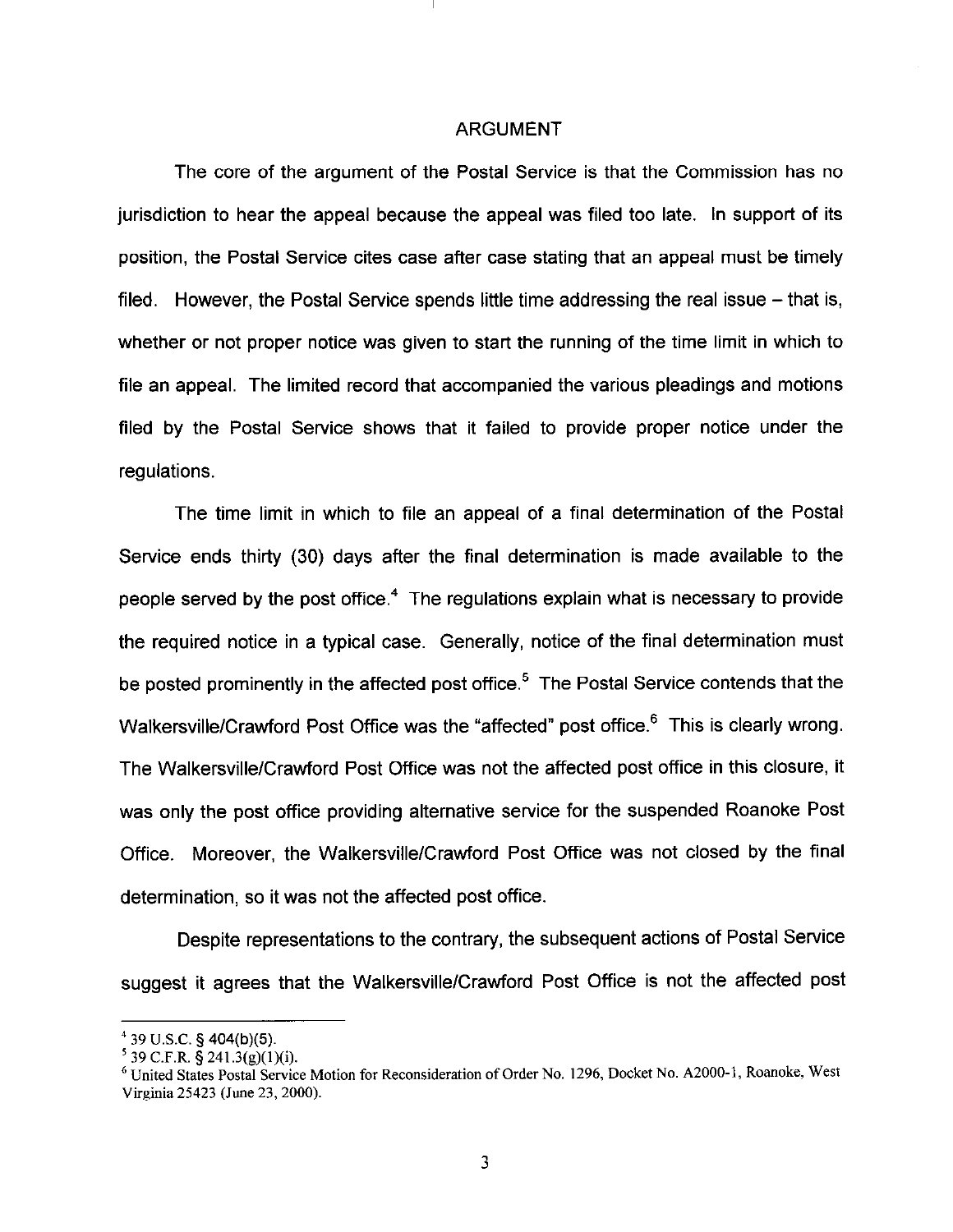office. The attached affidavit of Oliver R. Posey, labeled as Exhibit l-3, establishes that the documents filed in this proceeding are not posted at the Walkersville/Crawford Post Office. The Postal Service is required to display a copy of the documents filed in an appeal prominently in the post office serving the persons affected by the closure.<sup>7</sup> The failure of the Postal Service to do this may suggest that the Postal Service does not consider the WalkersvillelCrawford Post Office to be serving the persons affected by the closure of the Roanoke Post Office. The failure to display prominently also suggests that the Postal Service may not be as "acutely attuned to the needs and interests of its customers" as it represents.'

In Mullane v. Central Hanover Bank & Trust Co., the United States Supreme Court stated, "An elementary and fundamental requirement of due process in any proceeding which is to be accorded finality is notice reasonably calculated, under all the circumstances, to apprise interested parties of the pendency of the action and afford them an opportunity to present their objections. $49$  Consistent with this basic tenet of due process is the requirement that the Postal Service must take any other steps necessary to apprise the affected persons of the proposed action.<sup>10</sup> Since the affected post office was suspended, other steps should have been taken by the Postal Service to notice affected persons in the 1998 closure determination. The Postal Service submitted a copy of the Revised Proposal to Close the Suspended Roanoke, WV Post Office.<sup>11</sup> That proposal indicates that in late 1983, more than one year after the

<sup>&#</sup>x27;39 C.F.R. § 3001.117.

<sup>\*</sup> See Statement of Explanation by United States Postal Service Regarding Filing of Administrative Record, Docket No. A2000-1, Roanoke, West Virginia 25423 (June 16,2000), footnote 3.

 $9$  Mullane v. Central Hanover Bank & Trust Co., 70 S.Ct. 652, 657 (U.S. 1950).

 $10$  39 C.F.R. § 241.3(d)(3).

<sup>&</sup>lt;sup>11</sup> See Exhibit 1 attached to Statement of Explanation by United States Postal Service Regarding Filing of Administrative Record, Docket No. A2000-1, Roanoke, West Virginia 25423 (June 16, 2000).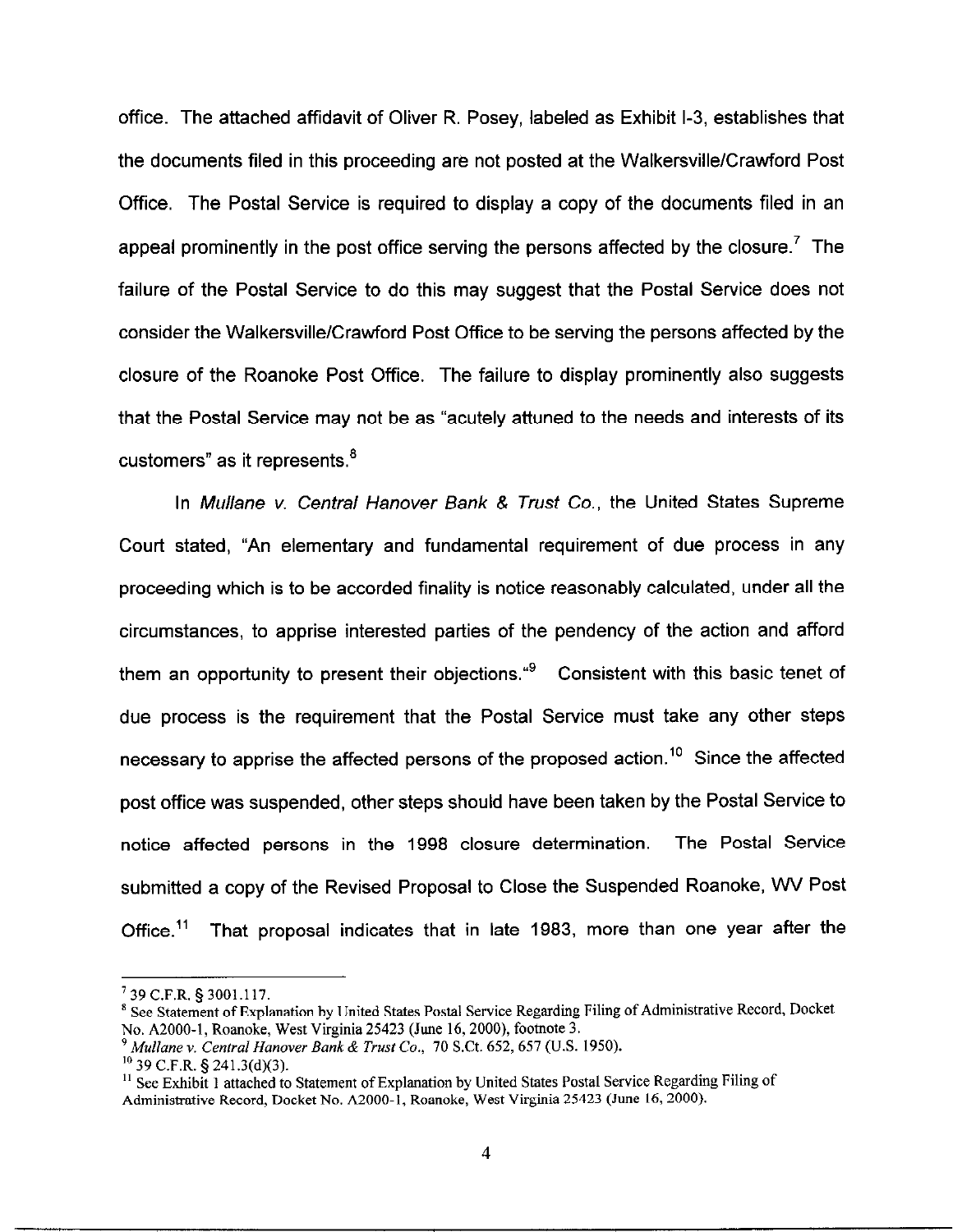suspension of the Roanoke Post Office, the Postal Service actually mailed letters and questionnaires to the affected persons to obtain comments regarding closure. That overt action by the Postal Service gave the affected persons notice that the Postal Service was contemplating closure. Consequently, the affected persons had some reason to expect a final determination. Accordingly, the subsequent final determination was timely appealed and sent back to the Postal Service for further consideration.

The Revised Proposal to Close the Suspended Roanoke, WV Post Office, shows that the Postal Service took quite some time to reconsider closing the post office about (12) twelve years. The rationale for the closure set out in these documents makes it very clear why the Postal Service did not include the full text of the Revised Proposal and the Final Determination with its original Motion to Dismiss. The Revised Proposal to Close and the Final Determination reflect that the 1998 determination of the Postal Service was not based on any then current community input but rather upon community concerns raised in 1983. Based on the Revised Proposal and the Final Determination, it does not appear that the Postal Service took other steps necessary to make its plans to close the post office known in 1997-98, i.e., mailing letters to the affected persons, as it did in 1983. The Walkersville/Crawford Post Office is not found in a location convenient for the persons served by the Roanoke Post Office so there is no reason to expect that affected persons would be noticed if documents were prominently displayed in that post office.<sup>12</sup> The Postal Service failed to provide proper notice of the closure based on the fact that the WalkersvillelCrawford Post Office was

 $12$  See affidavit of Oliver R. Posey, executed on May 30, 2000, attached to Response of Intervenor Oliver R. Posey To Motion To Dismiss, Docket No. AZOOO-1, Roanoke, West Virginia 25423 (June 14, 2000).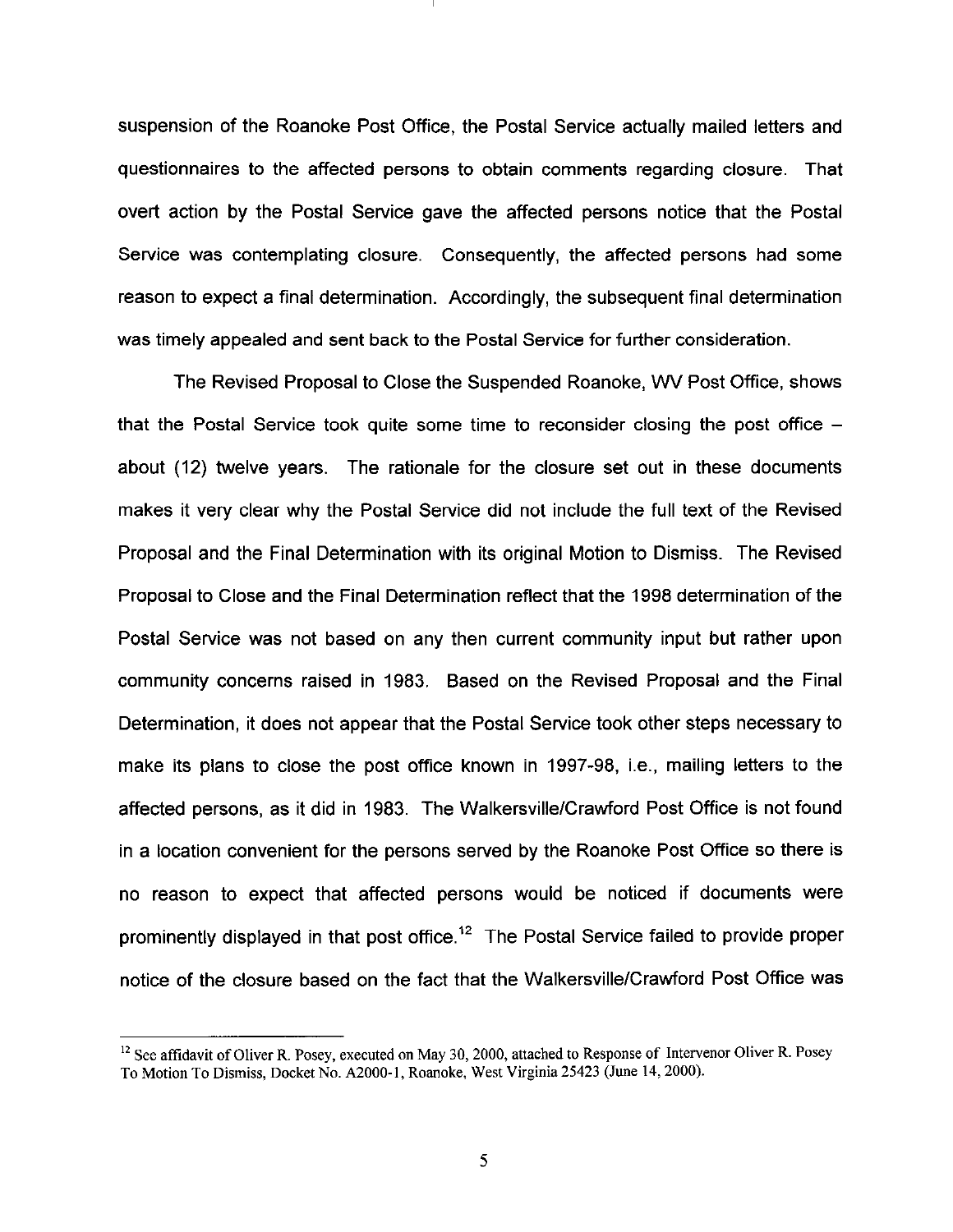not the affected post office, the inconvenience of the location of the Walkersville/Crawford Post Office in relation to patrons served by the Roanoke Post Office, and the failure of the Postal Service to take other steps, such as mailing letters, to notify the affected persons of its revised intent to close the post office. The Postal Service's lengthy argument that the Commission has no jurisdiction appears to be a smokescreen to hide the fact that its final determination was made without proper notice and without a proper basis.

The Postal Service also contends that it is undisputed that the proposal to close and the final determination were "posted" at the Walkersville/Crawford Post Office.<sup>13</sup> However, whether or not there was proper posting is disputed. The Postal Service must display any final determination prominently in the affected post office.<sup>14</sup> The Postal Service represents that it did this.<sup>15</sup> Even if prominent display in the Walkersville/Crawford Post Office is all that is required for proper notice, there is no evidence to show that the Postal Service displayed the notices prominently. The Postal Service failed to provide proper notice of its actions, effectively depriving the intervenor and other persons served by the Roanoke Post Office of their right to due process. Therefore, the time period for filing an appeal did not expire prior to the filing of this appeal, the Commission has jurisdiction to hear the appeal, and the final determination should be returned to the Postal Service.

<sup>&</sup>lt;sup>13</sup> United States Postal Service Motion for Reconsideration of Order No. 1296, Docket No. A2000-1, Roanoke, West Virginia 25423 (June 23,200O).

 $14$  39 C.F.R. § 241.3(g)(1)(i).

<sup>&</sup>lt;sup>15</sup> Statement of Explanation by United States Postal Service Regarding Filing of Administrative Record, Docket No. AZOOO-1, Roanoke, West Virginia 25423 (June 16, ZOOO), page 11.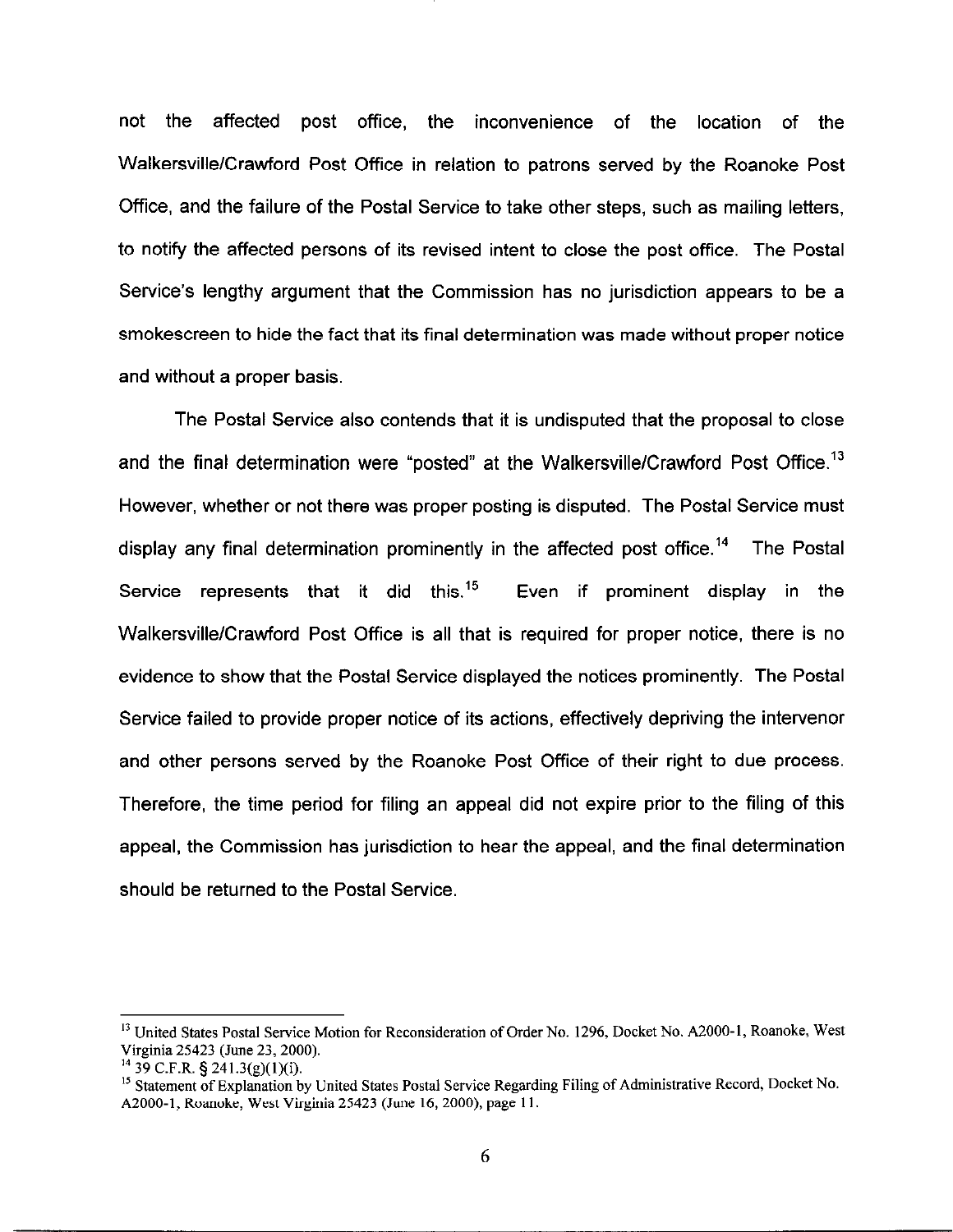#### **CONCLUSION**

Wherefore, the intervenor respectfully requests that the Motion for Reconsideration of Order No. 1298 made by the Postal Service be denied. The intervenor further requests that the final determination of the Postal Service be set aside immediately due to the failure of the Postal Service to establish that proper notice was provided of either the proposal to close the Roanoke Post Office or the final determination to close said post office.

Respectfully submitted,

OLIVER R. POSEY lntervenor By counsel

Clinton G. Bush WV State Bar ID No.: 6555 Wilson & Bailey 122 Court Avenue P. 0. Box 1310 Weston, WV 26452 (304) 269-1311 (telephone) (304) 269-l 315 (facsimile)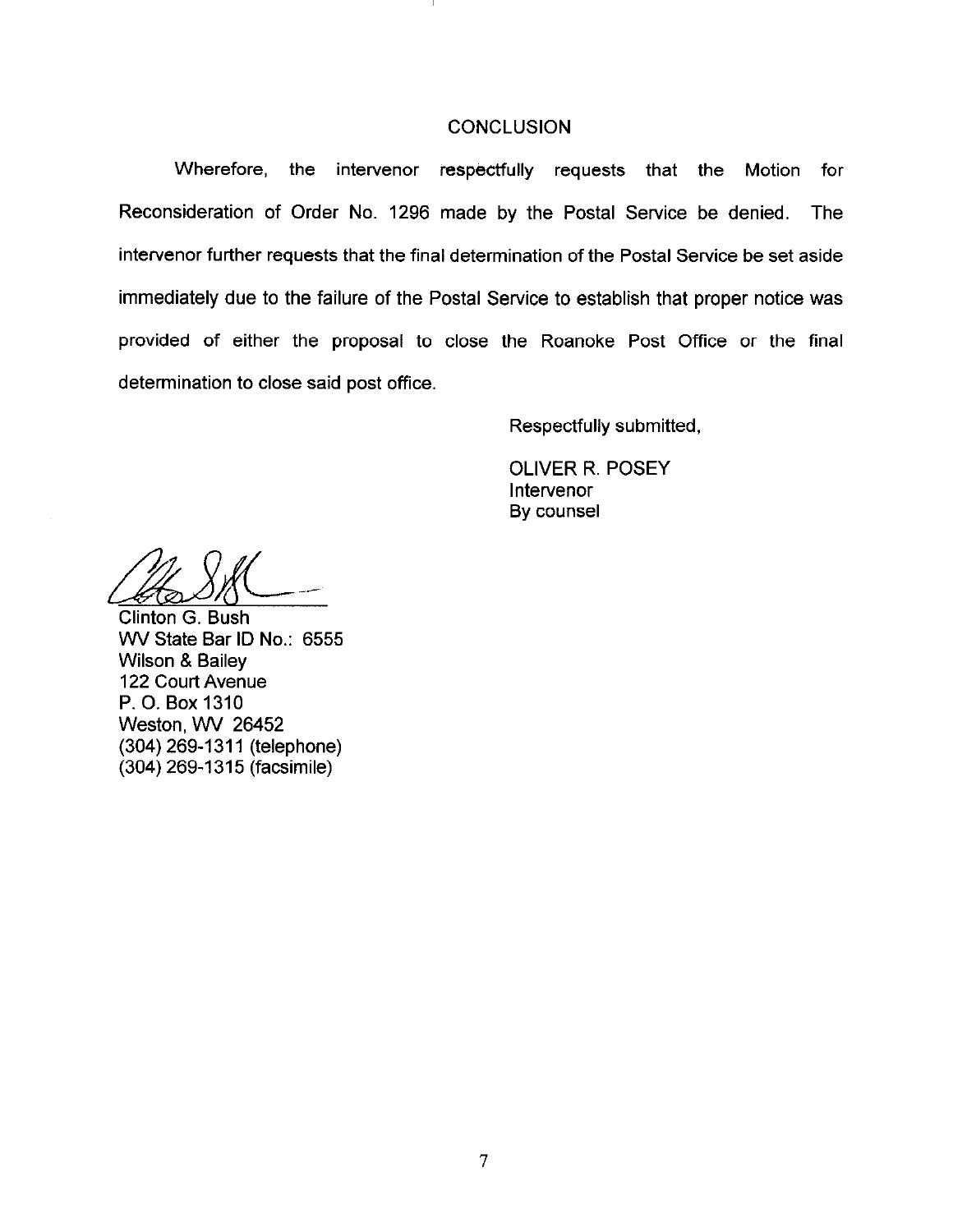## UNITED STATES OF AMERICA POSTAL RATE COMMISSION WASHINGTON, DC 20266-0001

| <b>Before Commissioners:</b> | <b>Edward J. Gleiman, Chairman:</b><br>George A. Omas, Vice Chairman;<br>Dana B. Covington; Ruth Y. Goldway;<br>And W. H. "Trey" LeBlanc, III |
|------------------------------|-----------------------------------------------------------------------------------------------------------------------------------------------|
| In the Matter of:            |                                                                                                                                               |

In Roanoke, WV 26423 (Robert J. Conley, Petitioner) i

Docket No. A2000-1

# AFFIDAVIT

STATE OF WEST VIRGINIA, COUNTY OF LEWIS, TO WIT:

Oliver R. Posey, the affiant, having first been duly sworn avers and says:

1) That my name is Oliver R. Posey; that my address is Route 2 Box 95 Roanoke, West Virginia; that my telephone number is (304) 452-8255.

2) That I am served by the Roanoke, West Virginia Post Office;

3) That I am an intervenor in the above-referenced proceeding;

4) That on June 26, 2000, I visited the Walkersville/Crawford Post Office to review the pleadings, notices, orders, and briefs filed in the above-referenced appeal;

5) That I was unable to locate any such documents in the lobby of Walkersville/Crawford Post Office;

6) That I immediately spoke to Sara J. Watson, postmaster of the Walkersville/Crawford Post Office, and inquired about the location of these documents;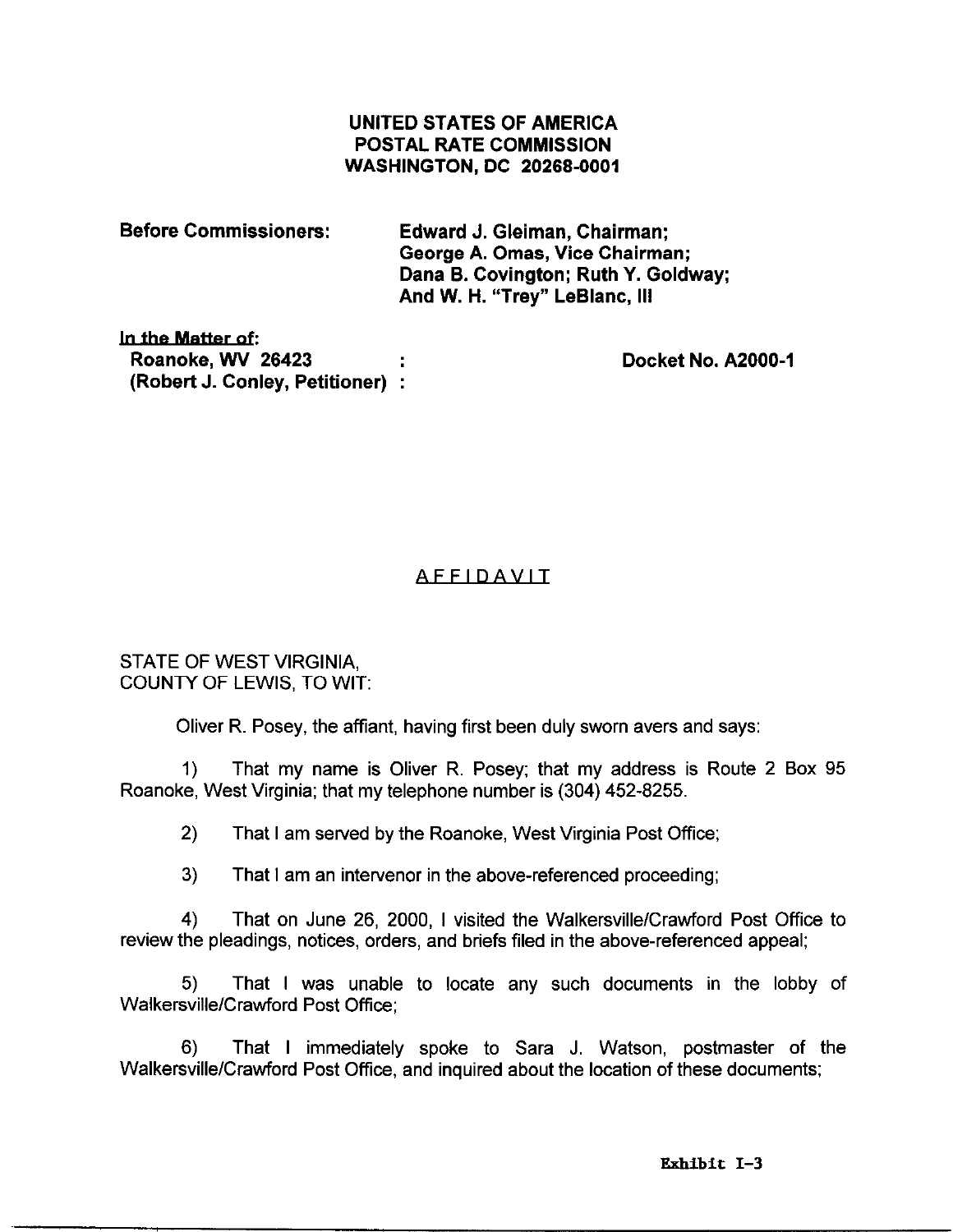Docket No. A2000-1 Oliver R. Posey Affidavit Page two

7) That Ms. Watson advised me that while she had received some correspondence regarding the above-referenced appeal, that correspondence was not for public posting; and

 $\mathbf{I}$ 

8) That further the Affiant sayeth naught.

Akin A. 10<br>Oliver R. Posey

## STATE OF WEST VIRGINIA COUNTY OF LEWIS, TO WIT:

h

Taken, subscribed and sworn to before me this the  $27^{th}$  day of 2000, by Oliver R. Posey.

My Commission expires:  $U$   $\beta$   $\gamma$   $\beta$   $\beta$ 



Drawt